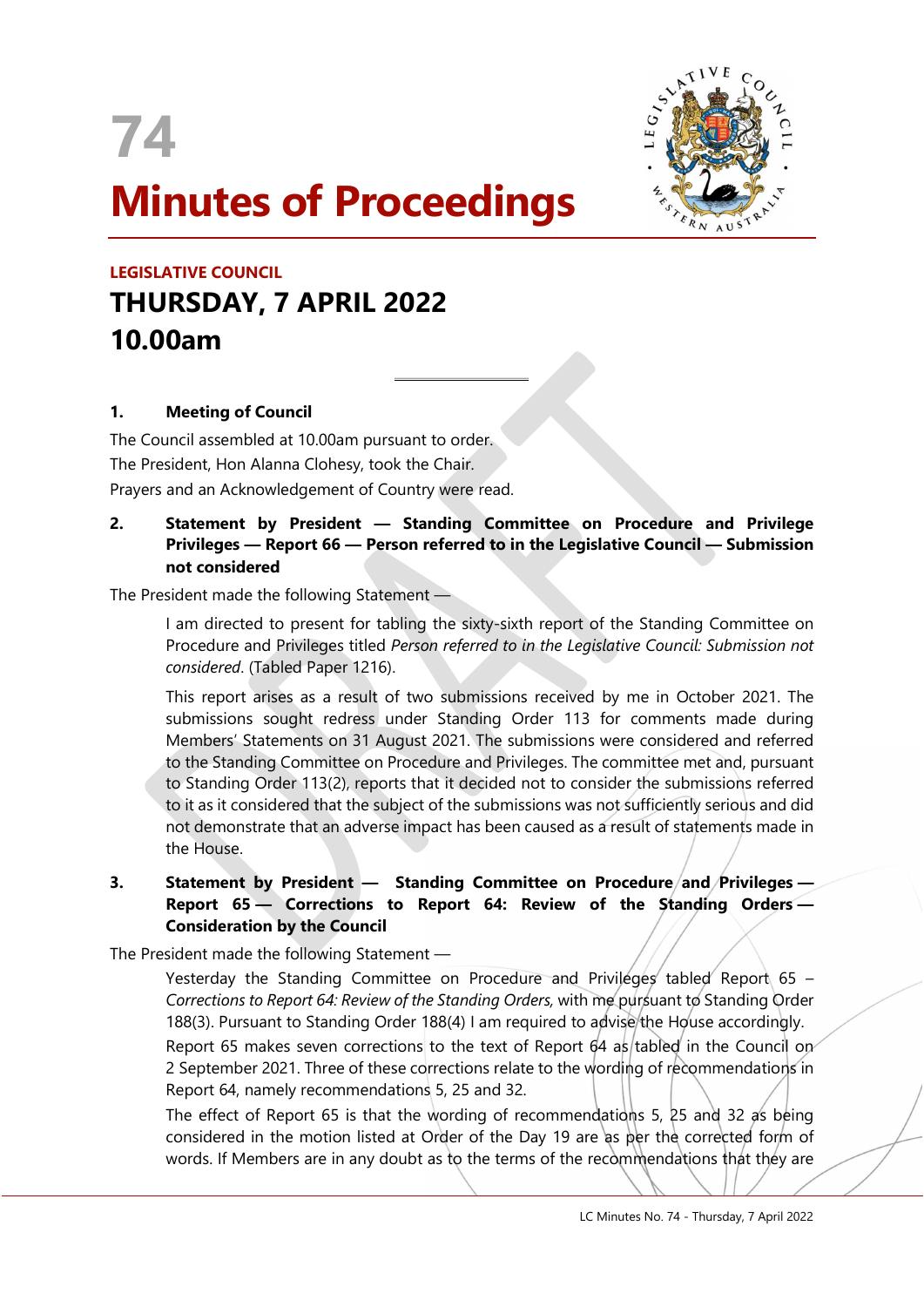being asked to consider they should refer to today's Business Program which reflects the corrected words.

Members are strongly encouraged to seek the advice of the clerks in advance of the debate on the motion to assist with the orderly consideration of the particular Order of the Day.

#### 4. Statement by President — Joint Standing Committee on the Commissioner for Children and Young People

The President made the following Statement —

I have a letter from the Joint Standing Committee on the Commissioner for Children and Young People.

Dear President, the Joint Standing Committee on the Commissioner for Children and Young People has today resolved to inquire into the most effective ways for Western Australia to address food insecurity for children and young people affected by poverty. The inquiry will consider —

- (1) the impact of poor nutrition on children and young people and the extent of the problem in Western Australia;
- (2) challenges for children and young people in accessing enough nutritious food;
- (3) the extent to which food relief
	- (a) is currently accessed by children and young people, including at school and in early childhood education and care settings; and
	- (b) is effective;
- (4) the extent to which food literacy programs aimed at children and young people and/or their parents/carers —
	- (a) are currently accessed;
	- (b) are effective;
- (5) government-funded school lunch programs;
- (6) any other existing or potential initiatives;
- (7) Western Australia's obligations and responsibilities to monitor and address food insecurity as an aspect of child wellbeing.

We are particularly keen to hear about the experiences of Aboriginal and Torres Strait Islander children and the children of refugees and newly arrived migrants.

The committee will report by 30 April 2023.

Yours sincerely R.M.J. Clark, MLA

Chair

### 5. Statement by President — Parliamentary Research Program

The President made the following Statement —

I wish to provide information about the 2022 parliamentary research program, which is being coordinated by the Parliamentary Education Office. The program is a cooperative arrangement between the Parliament of Western Australia and Western Australian universities, and involves high-performing students undertaking research on topics nominated by members of Parliament. Each of you would have received an invitation yesterday via email to submit topics for research to the Parliamentary Education Office by tomorrow, Friday, 8 April 2022. I have had personal experience both as a student in a similar program and hosting a number of students over the years. I can attest to the value of the program and encourage members to participate in this year's program.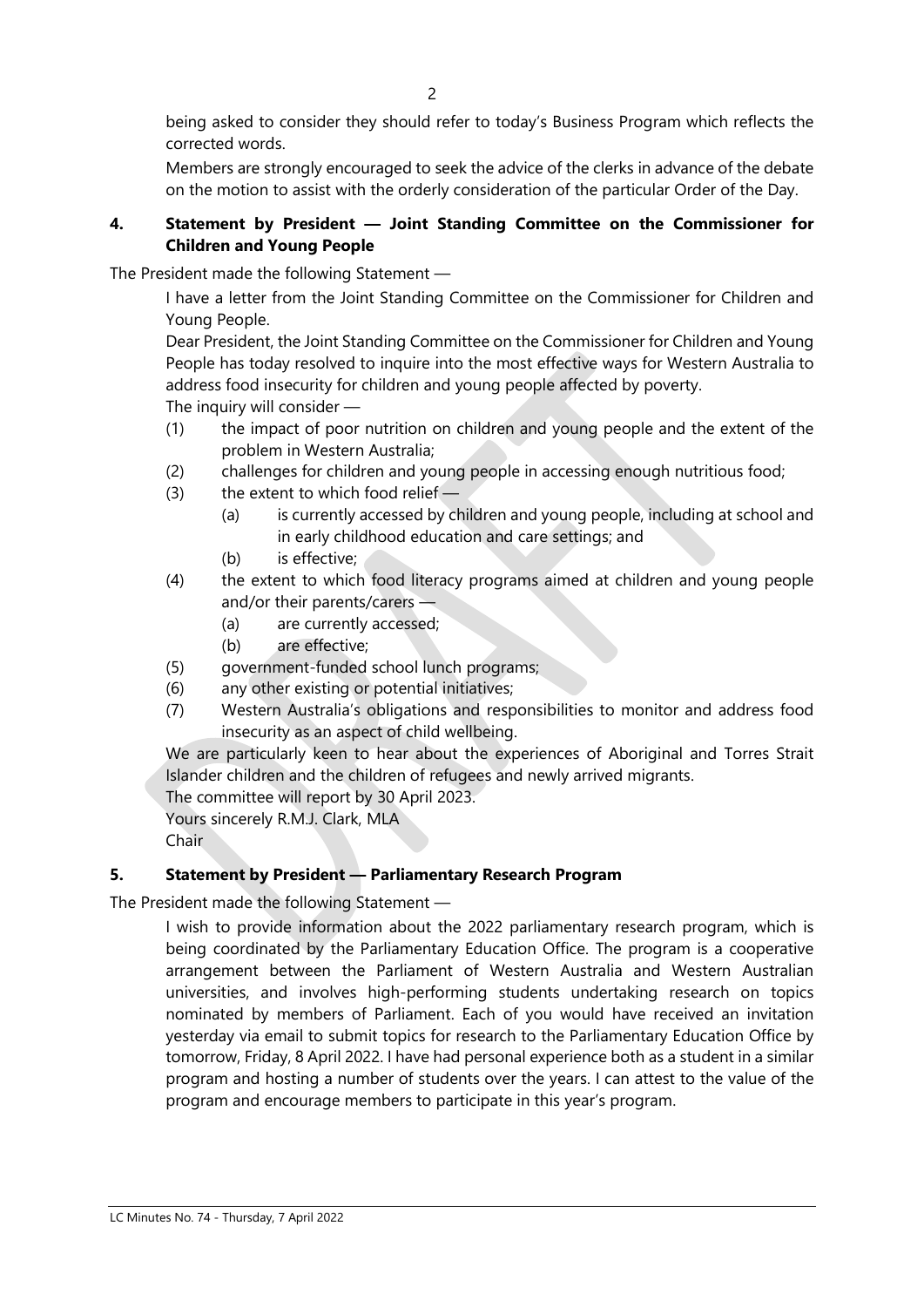#### 6. Petition

Hon Stephen Pratt presented a petition from 2,525 petitioners requesting the Legislative Council to review the management of the Manning Park section of Beeliar Regional Park. (Tabled Paper 1217).

#### 7. Papers

The following Papers were laid on the Table by —

#### President

| $Documents -$                                                            |
|--------------------------------------------------------------------------|
| Amended Annual Schedule of Allocation of Motions on Notice 20221208      |
| Amended Non-Government Business Schedule and Private Members Business    |
|                                                                          |
| $Reports$ —                                                              |
| Corruption and Crime Commission - A final review of recommendations made |
| following reports on dangerous drugs in Western Australian hospitals     |
|                                                                          |
| Corruption and Crime Commission - Misconduct within the Department of    |
| Communities relating to country building projects (7 April 2022)  1211   |

#### Leader of the House

#### Reports —

Government of Western Australia — Creating a Safer WA for Children and Young People — Progress report on Western Australia's implementation of the Royal Commission into Institutional Responses to Child Sexual Abuse (2021)

.......................................................................................................................................................... 1212

#### Minister for Regional Development

#### Notices —

| Financial Management Act 2006 (section 82) - Notice from the Minister for |                                                         |  |  |  |  |  |
|---------------------------------------------------------------------------|---------------------------------------------------------|--|--|--|--|--|
|                                                                           | Forestry regarding Legislative Council Question without |  |  |  |  |  |
|                                                                           |                                                         |  |  |  |  |  |
| Financial Management Act 2006 (section 82) - Notice from the Minister for |                                                         |  |  |  |  |  |
|                                                                           | Forestry regarding Legislative Council Question without |  |  |  |  |  |

Notice No. 202 asked by the Hon James Hayward ...................................................... 1214

#### Parliamentary Secretary to the Minister for Culture and the Arts

Annual Reports —

Western Australian Institute of Sport (WAIS) (2021) (Date received 06/04/2022) .................. 1215

#### 8. Shire of Carnarvon Public Places and Local Government Property Local Law 2021 — **Disallowance**

Hon Lorna Harper: To move on the next day of sitting —

That, pursuant to recommendation of the Joint Standing Committee on Delegated Legislation, the Shire of Carnarvon Public Places and Local Government Property Local Law 2021 published in the Gazette on 15 December 2021 and tabled in the Legislative Council on 15 February 2022 under the Local Government Act 1995, be and is hereby disallowed. (Tabled Paper 1013).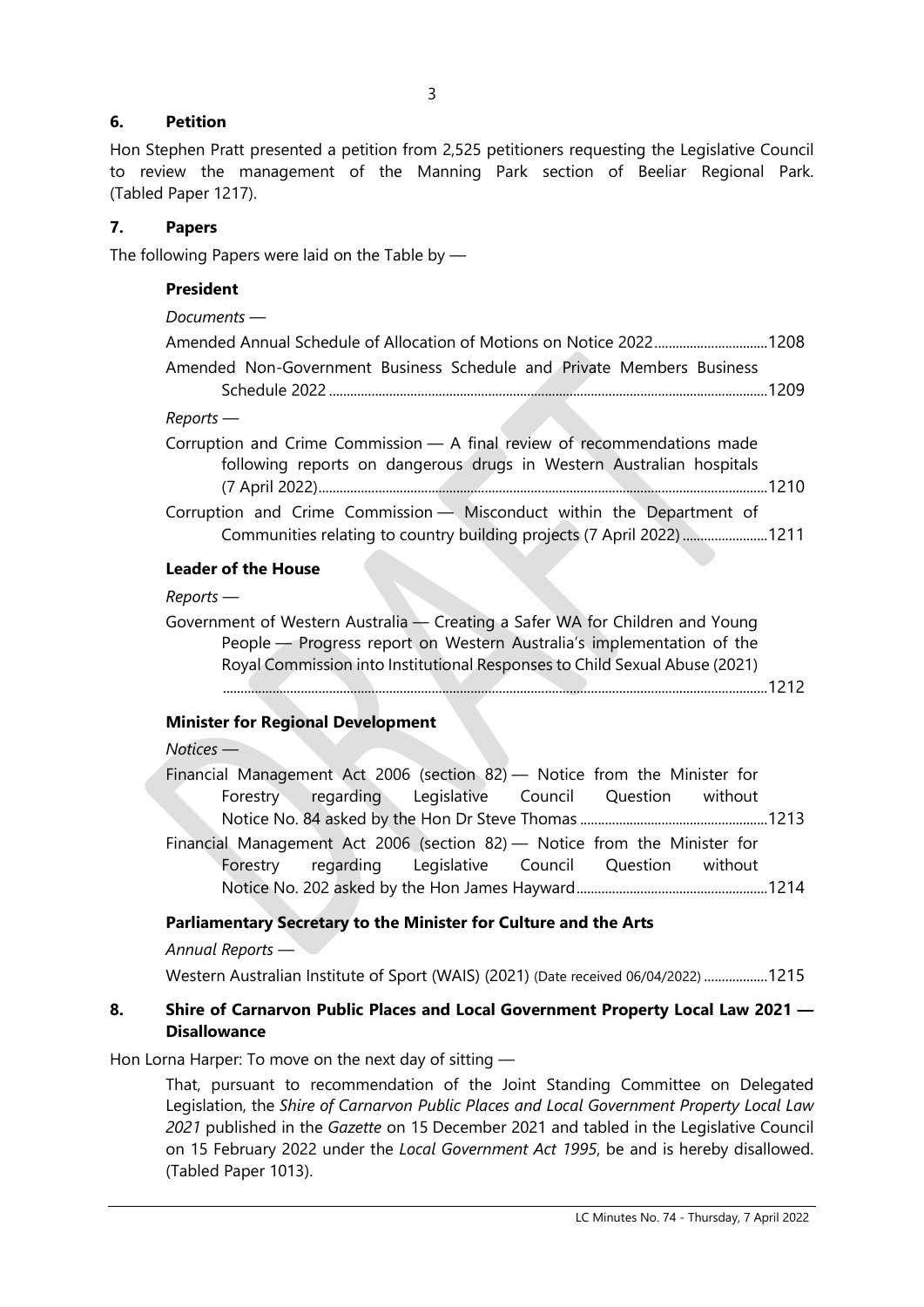#### 9. Aged Care Sector

Hon Dan Caddy: To move on the next day of sitting —

That this House condemns the Morrison Government for its failure to provide any support for the aged care sector in the recent Federal Budget.

#### 10. Non-Government Business — Schedule

The Leader of the House moved, without notice —

That, pursuant to Standing Order 111(4), the revised schedule for Non-Government Business tabled today by the President be adopted.

Question — put and passed.

#### 11. Private Members' Business — Schedule

The Leader of the House moved, without notice —

That, pursuant to Standing Order 112(4), the revised schedule for Private Members' Business tabled today by the President be adopted.

Question — put and passed.

#### 12. Initiatives to Reduce Carbon Emissions

Non-Government Business No. 1 having been called, Hon Dr Brad Pettitt moved, without notice — That this House notes:

- (a) the worthwhile work underway on Western Australia's Sectoral Emissions Reduction Strategies (expected to be released late 2023) and the longerterm aspiration for net zero by 2050;
- (b) that Western Australia's current actions to reduce carbon emissions this decade are not consistent with the recommendations of the IPCC, the Paris Agreement, and the latest climate science, all of which demonstrate emissions need to reduce by 50 percent of 2005 levels by 2030; and
- (c) Western Australia has exceptional local and global economic opportunities that can be enabled by early actions to achieve a net zero economy; and

calls on this Government to:

- (1) Accelerate its ambition this decade on climate action so Western Australia's whole of economy carbon emissions reduction actions are consistent with the climate science.
- (2) As a priority, immediately increase investment in a range of climate action at scale initiatives in renewable energy, clean energy storage, energy efficiency, and electrified houses and transport that will reduce carbon emissions quickly and cost effectively in Western Australia.
- (3) Identify funding opportunities to ensure that low and middle income households can access and benefit from these initiatives.
- (4) Commit to transparent and timely annual reporting on Western Australia's greenhouse gas emissions, including by sectors, consistent with IPCC reporting.

Debate ensued.

Hon Dr Brian Walker, by leave, tabled a document entitled The role of hemp in recommendation of degraded lands and potential of industrial hemp. (Tabled Paper 1218).

Debate resumed.

Hon Tjorn Sibma, by leave, tabled a document entitled Megadroughts and pluvials in South West Australia 1350-2017 CE (2 May 2021). (Tabled Paper 1219).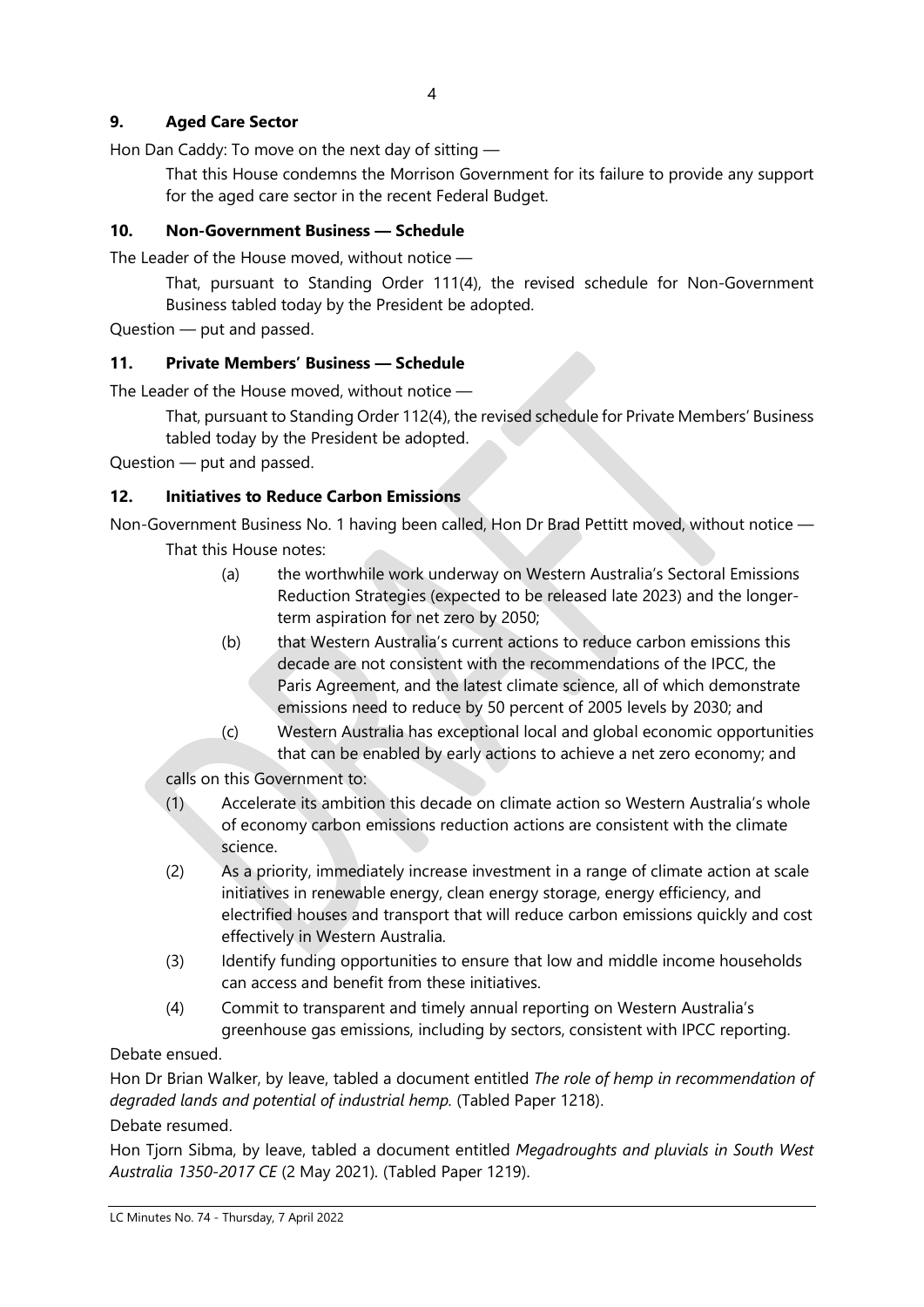Debate resumed.

Motion lapsed.

# 13. Western Australia's Fashion Industry

Private Members' Business No. 1 having been called, Hon Ayor Makur Chuot moved, without notice —

That this House:

- (a) recognises the valuable contribution of Western Australia's fashion industry to the State in relation to culture and the arts, trade and tourism; and
- (b) commends the McGowan Government's ongoing commitment to Western Australian jobs, innovation, and entrepreneurship, and encourages the further development of Western Australia's fashion industry.

Debate ensued.

Motion lapsed.

# 14. Order of Business

Ordered — That Orders of the Day Nos 1, City of Vincent Local Government Property Local Law 2021 — Disallowance, and 2, Shire of Broome Waste Local Law 2021 be taken after Order of the Day No. 8, Sentencing Legislation Amendment (Persons Linked to Terrorism) Bill 2021. (Minister for Emergency Services).

## 15. Firearms Amendment Bill 2021

The Order of the Day having been read for the adjourned debate on the second reading of this Bill. Debate resumed.

Question — put and passed. Bill read a second time. The Acting President left the Chair.

#### ———— In Committee

(Hon Dr Brian Walker in the Chair)

Clause 1. Debate ensued. Clause agreed to. Clause 2. Debate ensued. Clause agreed to. Clauses 3 to 5 agreed to. Clause 6. Debate ensued.

# 16. Questions Without Notice

Questions without notice were taken.

The Leader of the House representing the Minister for Health tabled documents in relation to the locations of Mother Baby Units in Western Australian hospitals, in response to a question without notice asked by Hon Donna Faragher. (Tabled Paper 1220).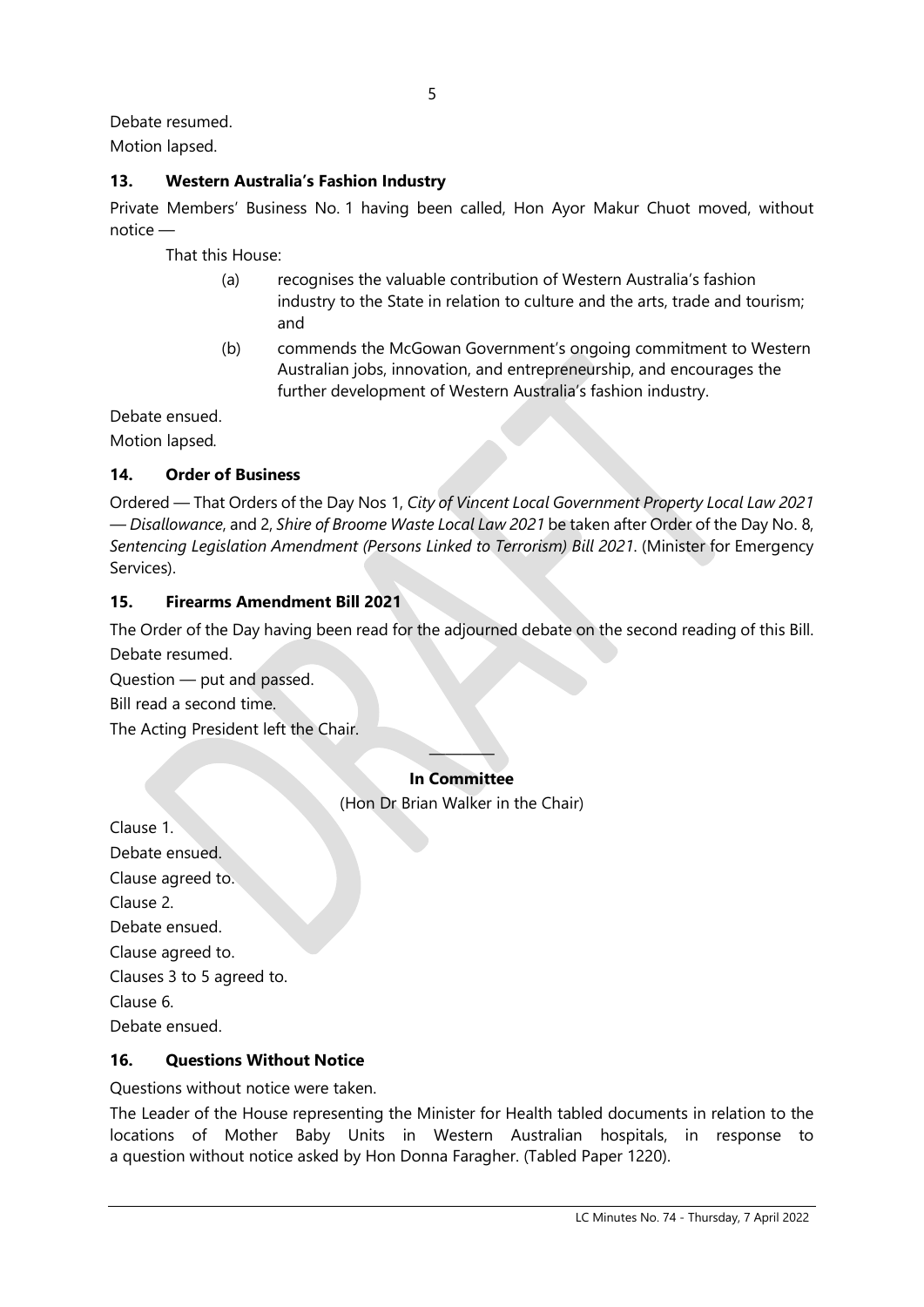The Minister for Emergency Services representing the Minister for Environment, by leave, incorporated into Hansard information in relation to the Department of Biodiversity, Conservation and Attractions and fire management guidelines, in response to a question without notice asked by Hon Dr Brad Pettitt.

The Leader of the House representing the Minister for Housing, by leave, incorporated into Hansard information in relation to GROH properties in Western Australia, in response to a question without notice asked by Hon Steve Martin.

The Leader of the House on behalf of the Minister representing the Minister for Community Services, by leave, incorporated into Hansard information in relation to sexual harassment complaints made against members of the corporate executive leadership team within the Department of Communities, in response to a question without notice asked by Hon Peter Collier.

The Leader of the House representing the Minister for Health, by leave, incorporated into Hansard information in relation to hotel rooms currently being used by the Department of Health for the purposes of quarantine, in response to a question without notice asked by Hon Dr Steve Thomas.

The Leader of the House, by leave, incorporated into Hansard information in relation to the WA Country Health Service requesting police to enforce section 114 of the Liquor Control Act in Kununurra on 26 March 2022, in response to a question without notice asked by Hon Neil Thomson.

The Leader of the House representing the Minister for Health, by leave, incorporated into Hansard information in relation to the Government announcement that exposure sites will no longer be published on the wa.gov.au website as of 1 April 2022, in response to a question without notice asked by Hon Wilson Tucker.

The Minister for Emergency Services representing the Treasurer, by leave, incorporated into Hansard information in relation to currently operational special purpose accounts as at 4 April 2022, in response to a question without notice asked by Hon Dr Steve Thomas.

The Parliamentary Secretary to the Minister for Disability Services representing the Minister for Mines and Petroleum, by leave, incorporated into Hansard information in relation to the Perth Mint retailing jewellery, in response to a question without notice asked by Hon Dr Steve Thomas.

#### 17. Statement by President  $-$  40<sup>th</sup> Anniversary of the Establishment of the First Legislative Council Standing Committee

The President made the following Statement —

Today is the 40<sup>th</sup> anniversary of the establishment of the first Legislative Council standing committee.

On 7 April 1982, the Standing Committee on Government Agencies was appointed by the Council and tasked with inquiring into the activities of government agencies. It was the forerunner to the current Standing Committee on Public Administration.

Surprisingly, the motion to create the standing committee, which had been recommended by a report of a select committee, was not supported by all Council Members. Four Members from across the Chamber voted against the motion. During a sometimes heated debate the proposal was referred to as a publicity stunt and one Member even went so far as to compare it to the Spanish Inquisition.

The committee was extremely busy during its first year and tabled its first committee report in November 1982. Interestingly, the first report of the committee contained a long list of agencies that were exempt from the committee's jurisdiction. The report highlighted the need for agencies to be accountable and the committee detailed the ways they would be improving government agency accountability.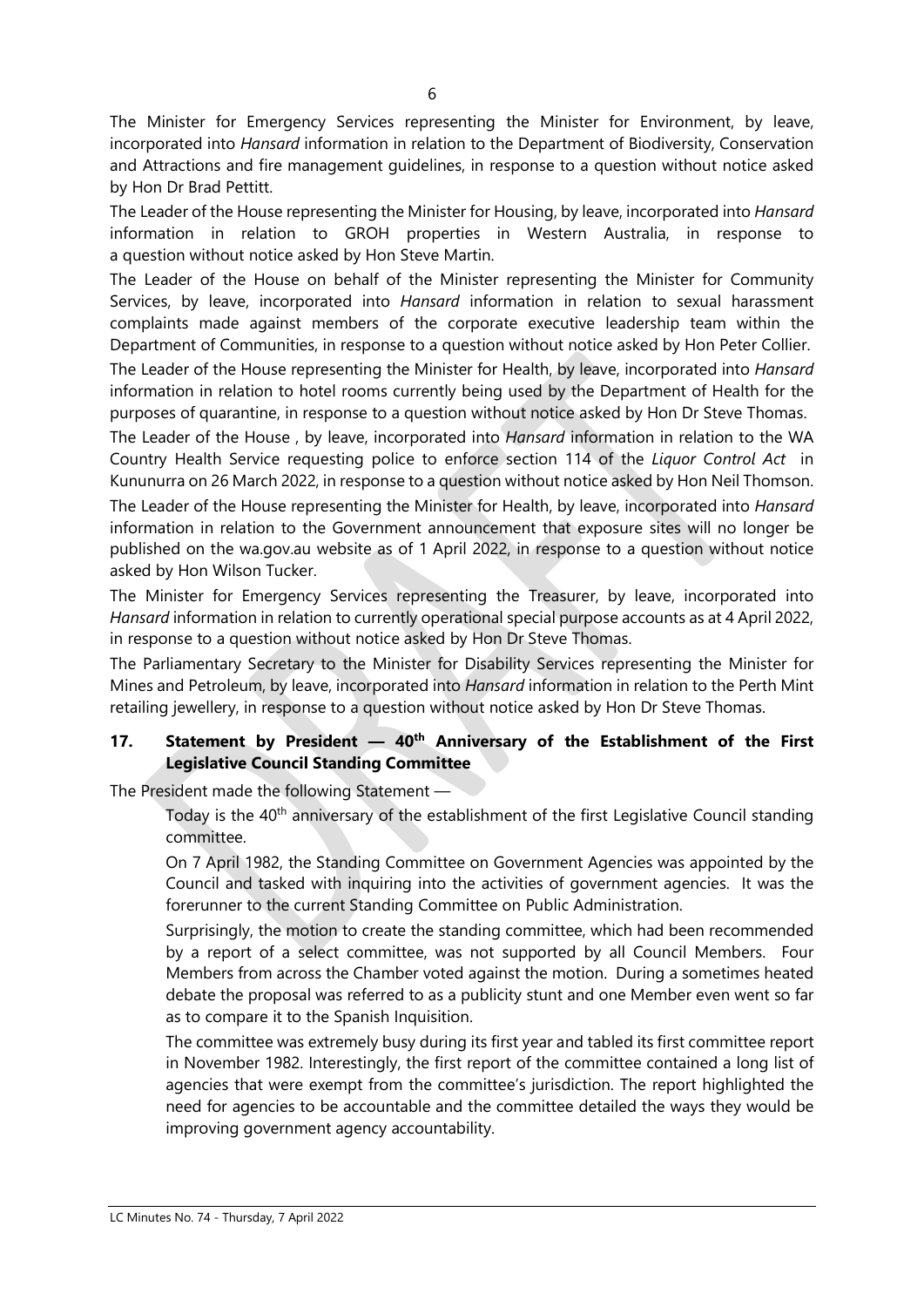In addition to its work on accountability, the committee also commenced an inquiry into the acquisition and resumption of land for public purposes, and examined the system of occupational regulation by a number of statutory boards.

The creation of this first standing committee 40 years ago paved the way for the establishment of the current Council committee system of seven very active standing committees which are supported by a highly professional staff. The Legislative Council's committee system is much lauded, and copied, amongst the Westminster-based parliaments and continues to provide an important parliamentary oversight function.

#### 18. Firearms Amendment Bill 2021

Resumption of consideration of this Bill in Committee of the Whole House (see item 15 above). The President left the Chair.

#### ———— In Committee

(Hon Steve Martin in the Chair)

Clause 6. Debate resumed. Interruption pursuant to order.

The President resumed the Chair.

The Deputy Chair of Committees reported that the Committee of the Whole House had considered the Bill, made progress, and seeks to sit again.

————

Ordered — That the Committee of the Whole House sit again.

#### 19. Members' Statements

Statements were taken.

Hon Stephen Pratt, by leave, tabled a letter in relation to the petition regarding the Beeliar Regional Park. (Tabled Paper 1221).

#### 20. Parliamentary Commissioner Amendment (Reportable Conduct) Bill 2021

The President reported the receipt of Message No. 61 from the Legislative Assembly forwarding the Bill for concurrence.

The Leader of the House moved, That the Bill be read a first time.

Question — put and passed.

Bill read a first time.

The Leader of the House moved, That the Bill be read a second time.

The Leader of the House tabled an Explanatory Memorandum relating to the Bill. (Tabled Paper 1222).

Debate stands adjourned.